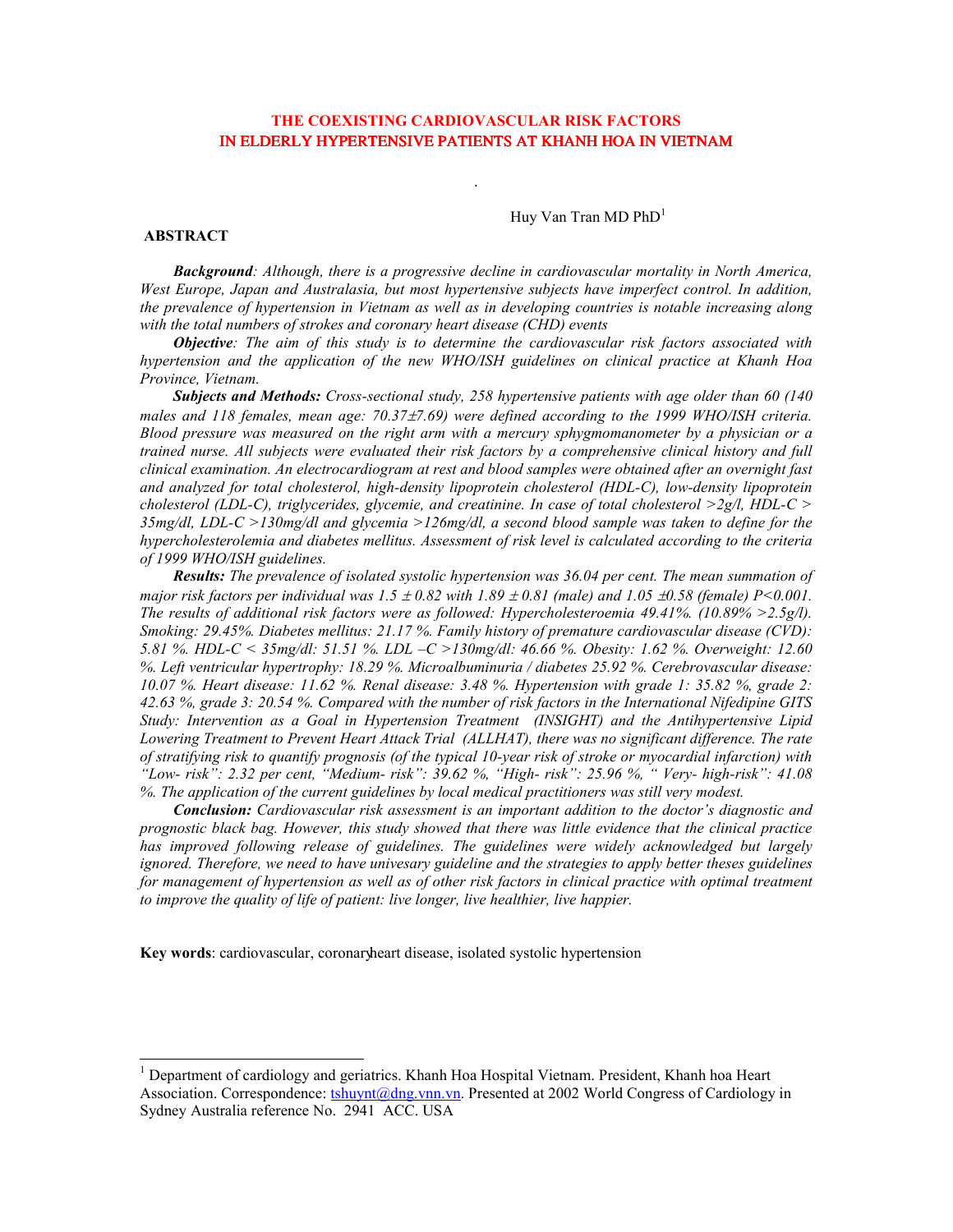#### **INTRODUCTION**

The second haft of the twentieth century saw a progressive decline in cardiovascular mortality in North America, West Europe, Japan and Australia<sup>1, 2</sup>. However, the percentage of persons in whom hypertension was controlled (defined as a systolic blood pressure (SBP) of less than 140 mmHg and a diastolic blood pressure (DBP) of less than 90 mmHg) is widely viewed as unsatisfactory. The rate of uncontrolled high blood pressure in the United States, Canada, England and France was 27%, 16%, 6% and 24% respectively. For the countries such as Finland, Australia, Germany, Scotland and India (which the criteria of controlled hypertension are defined as a systolic blood pressure of less than 160 mmHg and a diastolic blood pressure of less than 95 mmHg) these proportions were  $20.5\%$ ,  $20\%$ ,  $19\%$ ,  $22.5\%$ ,  $17\%$  and 9 % respectively<sup>3-4</sup>.

However, the prevalence of hypertension in Vietnam as well as in developing countries is notably increasing along with the incidence of strokes and coronary heart disease (CVD) events<sup>1-7</sup>. The prevalence of hypertension in the Asia-Pacific region was from  $11\%$  to about  $35\%$ <sup>6</sup>. Some of these differences are probably attributable to differences in methodology, demographic composition and socio-economic circumstances<sup>5-6</sup>. In Vietnam, a national epidemiology study of hypertension by the Vietnam National Heart Institute was carried out in 1990. The results showed the prevalence of hypertension was 11%  $(BP\geq 140/90$ mmHg)<sup>7</sup> and the prevalence in Khanh Hoa province was 9%<sup>8</sup>. For the city of Hanoi itself, the prevalence of hypertension was 16.09% in 1996, 18.69% in 2000 was and 23%<sup>10</sup> in 2002. In Thailand, a second national survey was carried out in 1996 and showed a prevalence of 11.6%. The result of Bangkok city was 13,4% (1996) and 23% in the 2000 survey  $^{11}$ . In South Korea, the prevalence of hypertension  $(BP\geq 140/90$ mmHg) in males and females was 22% and 23% (1990), 31% and 27% in 1998<sup>12</sup> respectively.

In the recent years, the new wave guidelines for the management of individual risk factors were released (Table1). However, nobody have a clear view about the effectiveness of these guidelines on how physicians at the front line practice. In order to give a partial answer to the above problem, we conducted a study with the goals of (1) determining the coexisting cardiovascular risk factors with hypertension according to the new WHO/ISH criteria, and (2) to assess the application of these guidelines in clinical practice by local physicians at Khanh Hoa Hospital, Vietnam.

Table 1: Guidelines released by Cardiovascular Societies

- 1. The third Adult Treatment Panel ATP III of the National Cholesterol Education Program (NCEP May/2001)<sup>13-14</sup>.
- 2. The American Diabetes Association ADA 2001 Clinical Practice Recommendation Diabetes Care<sup>15</sup>.
- 3. The Sixth Report of the Joint National Committee on Prevention, Detection, Evaluation, and Treatment of High blood Pressure (JNC VI 1997)<sup>16</sup>.
- The Recommendations of the Second Joint Task Force of European and other Societies on 4. Coronary Prevention (ESCP II 1998)<sup> $1$ '</sup>.
- 5. The Guidelines for management of hypertension: report of the third working party of the British Hypertension Society (BHS III 1999)<sup>18</sup>,
- 6. The 2000 Canadian Recommendations for the Management of Hypertension (CANADA 2000)<sup>19</sup>,
- 7. The World Health Organization-International Society of Hypertension (WHO/ISH) Guidelines for the Management of Hypertension (WHO-ISH 1999)<sup>1</sup>,
- 8. The Assessment of Cardiovascular Risk by Use of Multiple-Risk-Factor Assessment Equations American Heart Association/American College of Cardiology (AHA/ACC) Scientific Statement  $1999^{20}$ .
- 9. The AHA/ACC Guidelines for Prevention Heart attack and death in Patients with Atherosclerotic Cardiovascular disease:  $2001$  Update<sup>21</sup> etc...

### **METHODS**

## **Subjects and Study Design**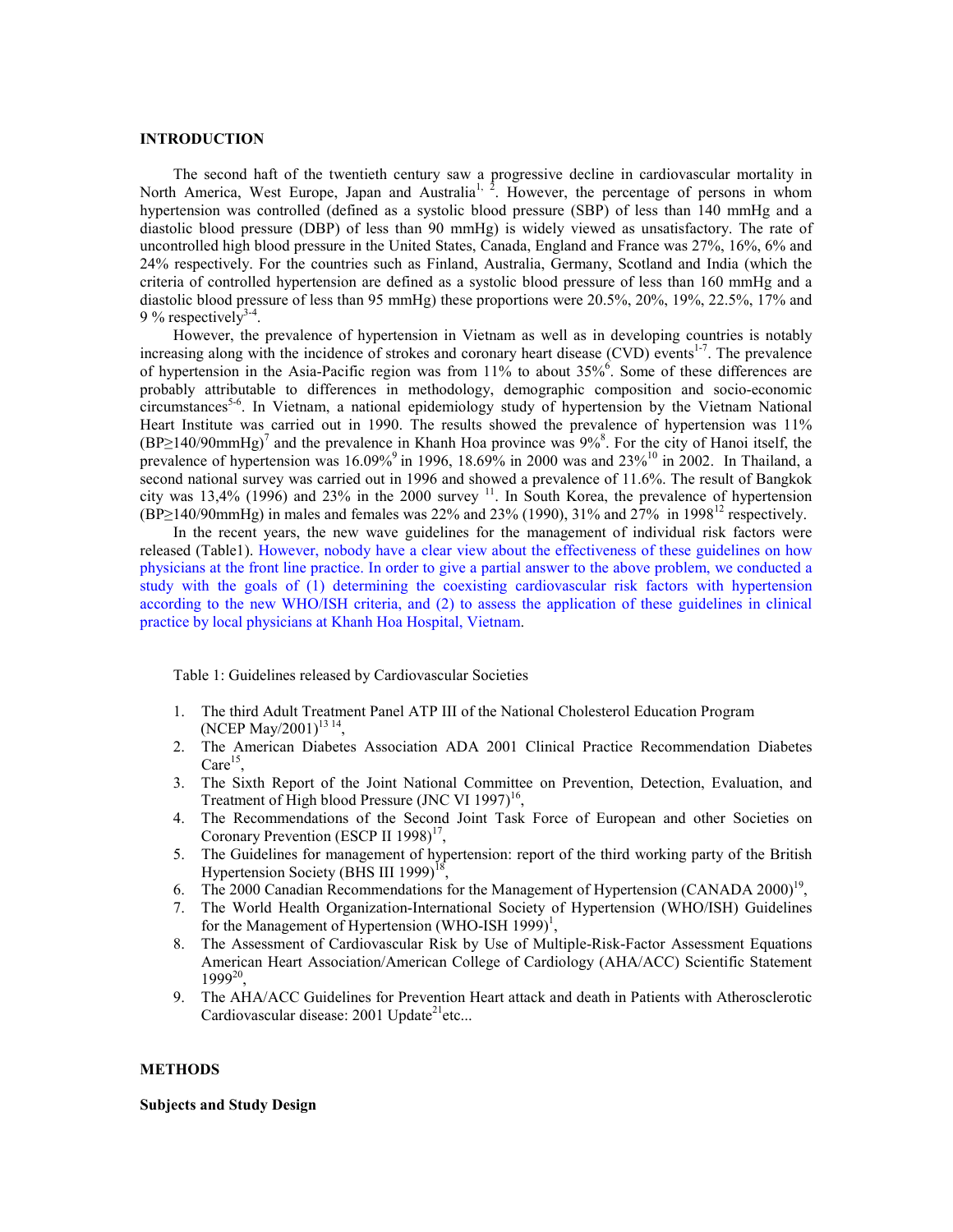The patients in the study were prospectively recruited from the department of cardiology and geriatrics at Khanh Hoa Hospital in Vietnam between May 2000 and May 2001. The cross-sectional study included 258 patients older than 60 (140 male and 118 female, mean age:  $70.37\pm7.69$ ) with hypertension as defined according to the 1999 WHO/ISH criteria. The diagnosis of hypertension was based on the average of two or more readings taken at each of two and more visits after the initial screening of systolic blood pressure (SBP) equal or above 140 mmHg and/or a diastolic blood pressure (DBP) of 90 mmHg or more. Isolated systolic hypertension (ISH) is defined as a SBP of 140mmHg or more and a DBP of less than 90 mmHg. The blood pressure (BP) was measured at rest on the right arm by a physician or a trained nurse with a mercury sphygmomanometer, with the patient sitting and his/her arm supported at level of heart. All patients with secondary hypertension were excluded.

#### **Risk Factor Assessment**

All subjects were evaluated for risk factors by answering a standard questionnaire and undergoing a complete clinical examination. Body weight and height were recorded. Body mass index (BMI) was computed as weight divided by height squared. An electrocardiogram at rest and blood samples were obtained after an overnight fast and analyzed for total cholesterol, high-density lipoprotein cholesterol (HDL-C), low-density lipoprotein cholesterol (LDL-C), triglycerides, glycemie, and creatinine by the Cobas Miras apparel (Roche, Germany). If the total cholesterol level was  $>2g/l$ , HDL-C  $> 35mg/dl$ , LDL- $C > 130$  mg/dl and glucose > 126 mg/dl, a second blood sample was taken to confirm the diagnosis of hypercholesterolemia or diabetes mellitus.. The Risk assessment was calculated according to the criteria of 1999 WHO/ISH. All subjects were evaluated for target organ damage, other cardiovascular risk factors, and conditions that may influence treatment. The severity of hypertension was classified as grade I, grade II and grade III. Other factors influencing prognosis include  $A/Risk$  factors: men  $> 55$  years, women $> 65$  years, cigarette smoking, total cholesterol >6.5 mol/l, diabetes mellitus, family history of premature of CVD. B/ Target organ damage: left ventricular hypertrophy (electrocardiogram, echocardiography, chest X-ray), proteinuria with slight elevation serum creatinine, atherosclerotic plaque by ultrasound/X-ray, retinopathy (grade II). C/ Associated clinical conditions: Cerebrovascular disease, heart disease, renal disease, vascular disease, advanced retinopathy. The stratification of patients by absolute level of cardiovascular risk is showed in Table 2.

|                                                   | Blood pressure (mmHg) |                         |                       |
|---------------------------------------------------|-----------------------|-------------------------|-----------------------|
| Other risk factors and                            | Grade 1               | <b>Grade 2</b>          | Grade 3               |
| disease history                                   | (mild hypertension)   | (moderate hypertension) | (severe hypertension) |
|                                                   | SBP 140-159 or        | SBP 160-179 or          | $SBP \ge 180$ or      |
|                                                   | DBP 90-99             | DBP 100-109             | DBP > 110             |
| I. no other risk factors                          | Low risk              | Medium risk             | High risk             |
| II. 1-2 risk factors                              | Medium risk           | Medium risk             | Very high risk        |
| III. 3<br>or more risk                            | High risk             | Highisk                 | Very high risk        |
| factors<br>TOD<br><sub>or</sub><br><sub>0</sub> r |                       |                         |                       |
| diabetes                                          |                       |                         |                       |
| $IV$ $\Delta CC$                                  | Very high risk        | Very high risk          | Very high risk        |

Table 2 Stratifying risk to quantify prognosis

TOD= target organ damage; ACC = associated clinical conditions, including clinical CVD or renal disease. The typical 10-year risk of stroke or myocardial infarction is shown, where 'low risk' corresponds to below 15%, 'medium risk' to 15-20%, 'high risk' to 20-30%, and 'very high risk' to 30% or higher<sup>1</sup>.

We also assess the awareness of the guidelines by local practitioners, and the application of these guidelines in their clinical practice. In addition, we also compute the different classes of drug prescribed for the hypertensive patients.

### **Statistical Analysis**

Data were expressed as mean ± SD. Differences between two sexes were assessed by Student's t test for continuous variables. The relation between hypertension and risk factors were analyzed of correlation by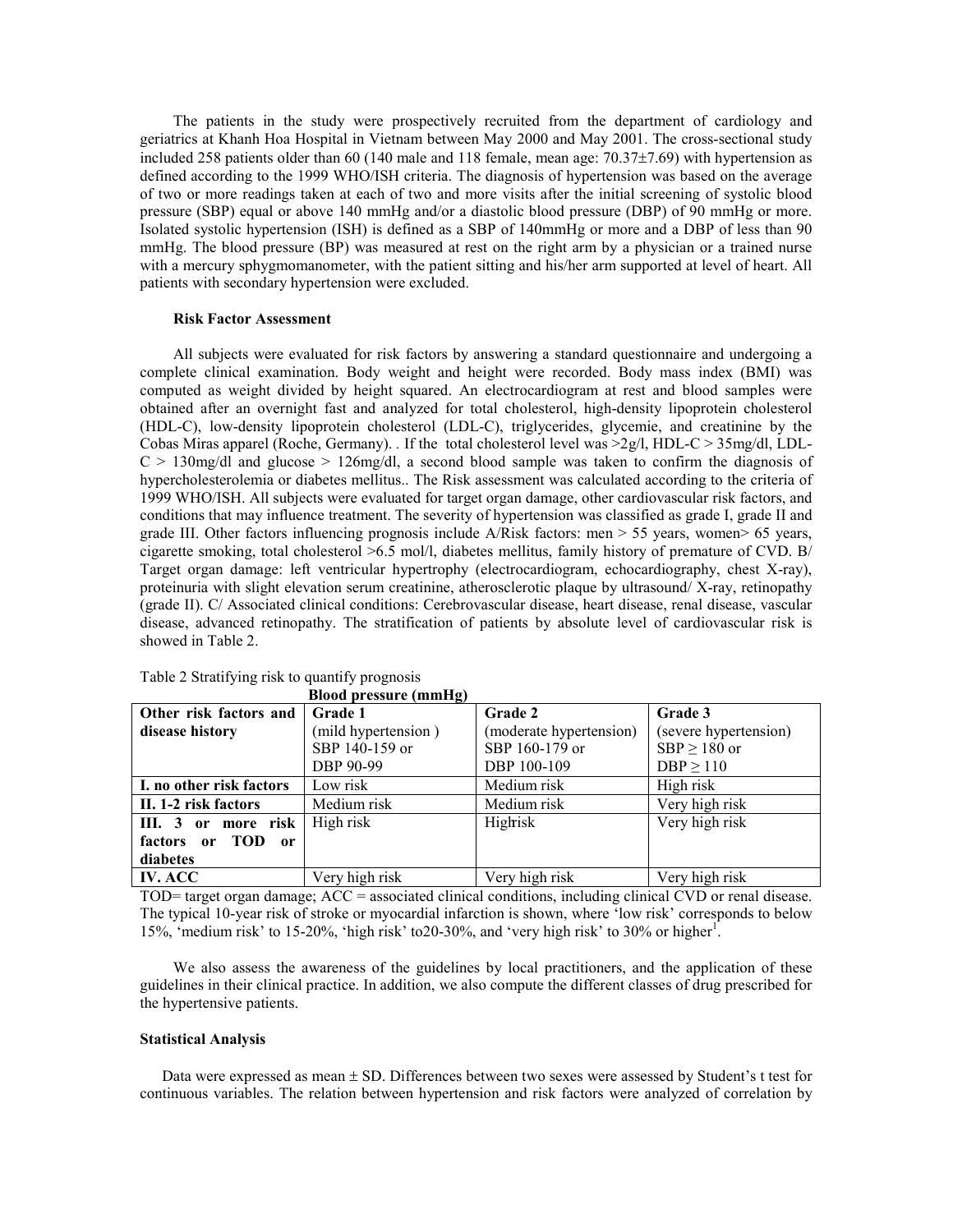using Pearson correlation coefficient. Value of  $P < 0.05$  was considered significant. Data were analyzed with SPSS 10.0 for Window (SPSS Institute, Chicago, Illinois)

### **RESULTS**

The baseline characteristics of men and women in the study are presented in the Table 3. The ratio of male/female was 1.18. The mean age was 71 years (range 64-78 years). The prevalence of ISH was 36.04 % Figure 1). The mean summation of major risk factors per individual was  $1.5 \pm 0.82$  with  $1.89 \pm 0.81$  in male and  $1.05 \pm 0.58$  in female (P<0.001). The percentage of additional risk factors included: Hypercholesterolemia (>2 g/l): 49.41 % (>2.5g/l: 10.89%), Smoking: 29.45 %, Diabetes mellitus: 21.17%, Family history of premature CVD: 5.81 %, HDL-C <  $35mg/dl$ : 51.51 %, LDL -C >130mg/dl: 46.66%, Obesity: 1.62 %. Overweight: 12.60 %, Left ventricular hypertrophy: 18.29 %, Microalbuminuria /diabetes: 25.92 %, Cerebrovascular disease: 10.07 %, Heart disease: 11.62 %, Renal disease: 3.48 % (Figure 2), and Hypertension with grade 1: 35.82 %, grade 2: 42.63 %, grade 3: 20.54 % (Figure 3).

Table 2. Some baseline characteristics of hypertensive patients between men and women

|                           | Mean $\pm$ STD     | $Male \pm STD$      | Female ± STD       | Value P |
|---------------------------|--------------------|---------------------|--------------------|---------|
| Age                       | $71.89 \pm 7.69$   | $70.87 \pm 6.72$    | $71.56 \pm 8.08$   | 0,456   |
| Weight (kg)               | $52.86 \pm 10.61$  | 56.84±10.14         | $48.29 \pm 9.23$   | 0.0001  |
| Height $(m)$              | $1.56 \pm 0.07$    | $1.61 \pm 0.05$     | $1.51 \pm 0.05$    | 0.0001  |
| BMI                       | $21.46 \pm 4.75$   | $21.79 \pm 3.41$    | $21.08 \pm 3.99$   | 0.13    |
| Systolic (mmHg)           | $164.69 \pm 17.20$ | $166.37 \pm 16.86$  | $162 \pm 17.47$    | 0.08    |
| Diastolic (mmHg)          | $90.58 \pm 9.19$   | $92.03 \pm 9.07$    | $88.85 \pm 9.06$   | 0.005   |
| Mean BP (mmHg)            | 115.28±10.24       | $116.81 \pm 9.73$   | 113.47±10.57       | 0.009   |
| Total cholesterol (mg/dl) | $202.18 \pm 45.06$ | $213.64 \pm 51.19$  | 188.68±31.80       | 0.0001  |
| Glucose $(mg/dl)$         | $113.92{\pm}49.6$  | $108.81 \pm 36.69$  | 120.05±61.24       | 0.07    |
| LDL-Cholesterol (mg/dl)   | $125.93 \pm 37.2$  | 133.87±42.9         | $122.71 \pm 34.2$  | 0.92    |
| HDL-Cholesterol (mg/dl)   | $37.78 \pm 19.93$  | $40.81 \pm 15.75$   | 36.55±21.34        | 1.96    |
| Triglyceride (mg/dl)      | 175.80±110.67      | $169.71 \pm 121.10$ | $182.84 \pm 97.30$ | 0.34    |
| Mean risk factor number   | $1.5 \pm 0.82$     | $1.89 \pm 0.81$     | $1.05 \pm 0.58$    | 0.0001  |
| Mean hypertension grade   | $1,83\pm0.74$      | $1.87 \pm 0.69$     | $1.79 \pm 0.79$    | 0.42    |
| Mean risk group           | $3.06 \pm 0.90$    | $3.04 \pm 0.87$     | $3.08 \pm 0.94$    | 0.76    |

There was a negative correlation between the BMI with the age r  $(2)$ : -2.38 P<0.01. There was no correlation between the summations of risk factors with the mean BP. (Figure 4). The rate of stratifying risk to quantify prognosis (of the typical 10-year risk of stroke or myocardial infarction) with "Low risk": 2.32 %, "Medium risk": 39.62 %, "High risk": 25.96 %, " Very high risk": 41.08 % (Figure 5). The application of the current guidelines for medical practitioners at local was very modest. Most of hypertensive patients were not assessed about for risk stratification. The proportions of the drug use were seen in Figure 6. There was no large difference when compared with the patient population of the INSIGHT and ALLHAT trials (Figure 7). The proportions of patients with one, two, three and more additional risk factors were 54 %,  $36\%$ ,  $7\%$  and  $2\%$  respectively (Figure 8).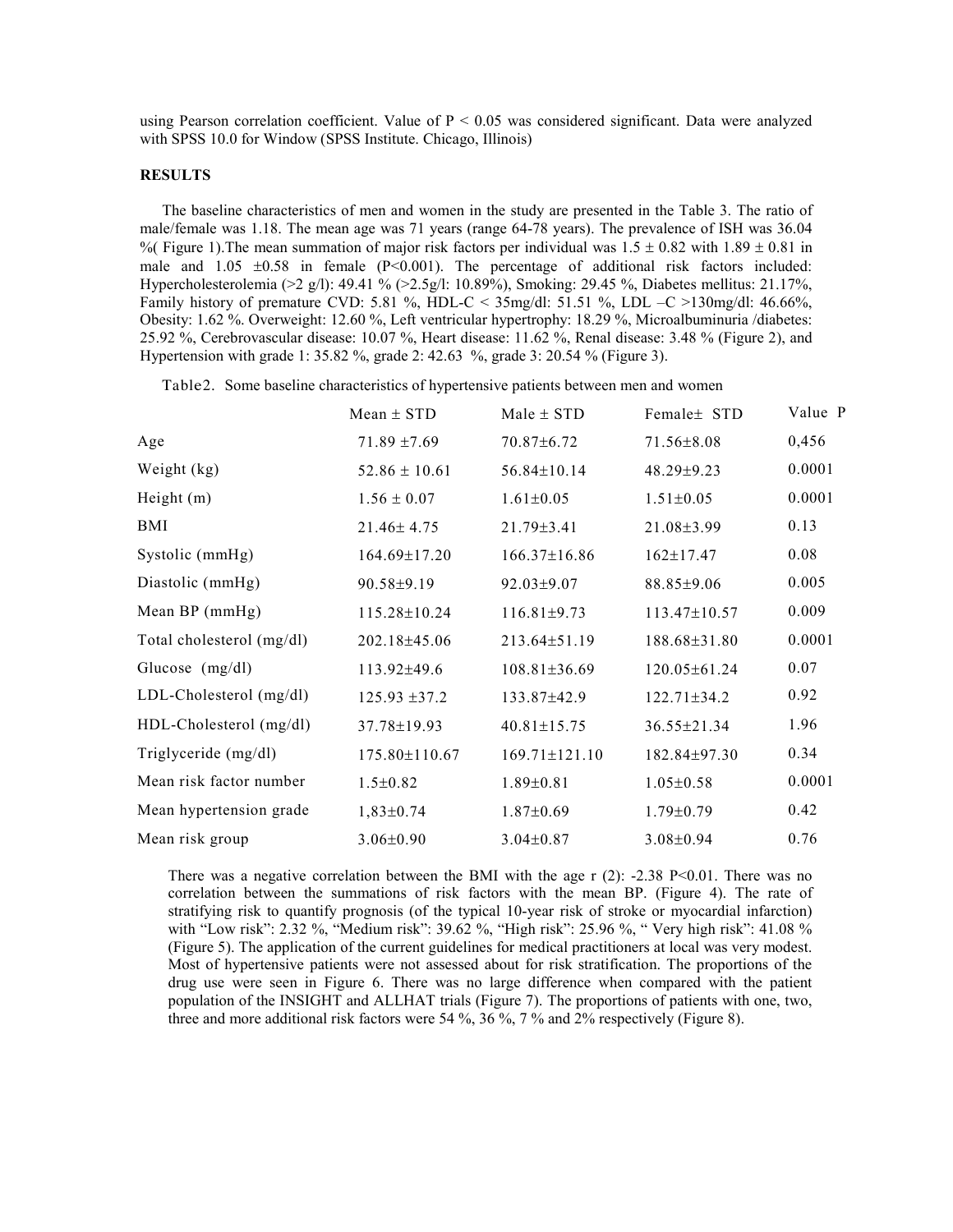

Figure 2. The coexisting cardiovascular risk factors with hypertension









Figure 4 Relation between the age & BMI, mean BP & number of risk factors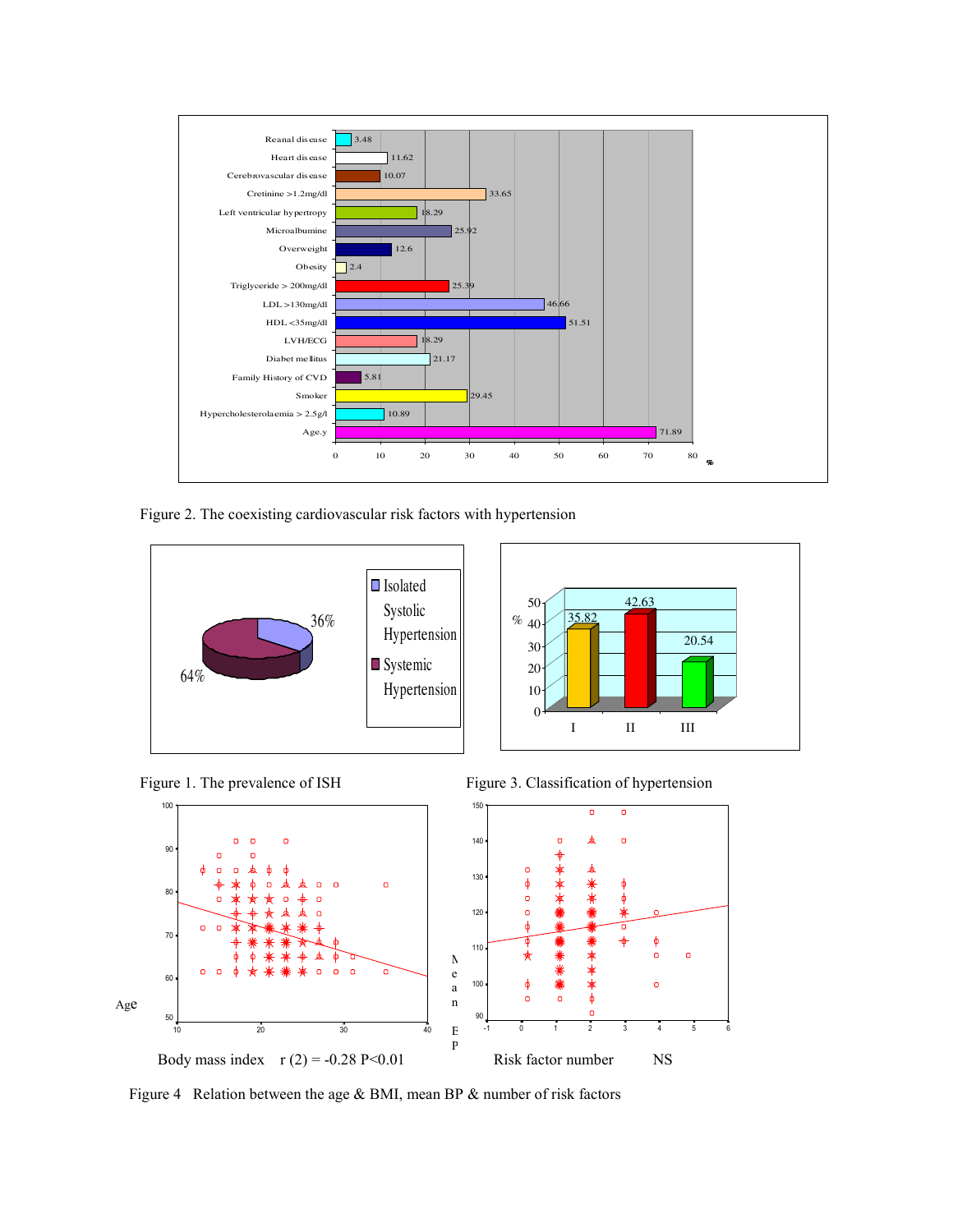



Figure 5. Stratifying Risk to Quantify Prognosis.

Figure 6. Proportion of the classes of drug were used



Figure 7. Compare the additional risk factors of ALLHAT & INSIGHT with our study (TVHVN)



Figure 9 Multiple Risk Factor Intervention Trial three or more additional risk factors



Figure 8 Proportions of patients with one, two,

### **DISCUSSIONS**

# Role of Isolated Systolic Hypertension.

Population-based long-term follow up are urgently needed to demonstrate the association of risk factors with hypertension in Asia; however, prevention programs should be started based on cross-sectional surveys and cases studies without waiting for cohort studies<sup>5</sup>. Therefore, we realized that in the present study, the prevalence of ISH at elderly hypertensive patients was 36 % but most practitioners usually missed since they only diagnosed as simple hypertension. Nevertheless, over the past four decades, numerous studies have examined the influence of drug treatment of hypertension on the risk of cardiovascular events. The average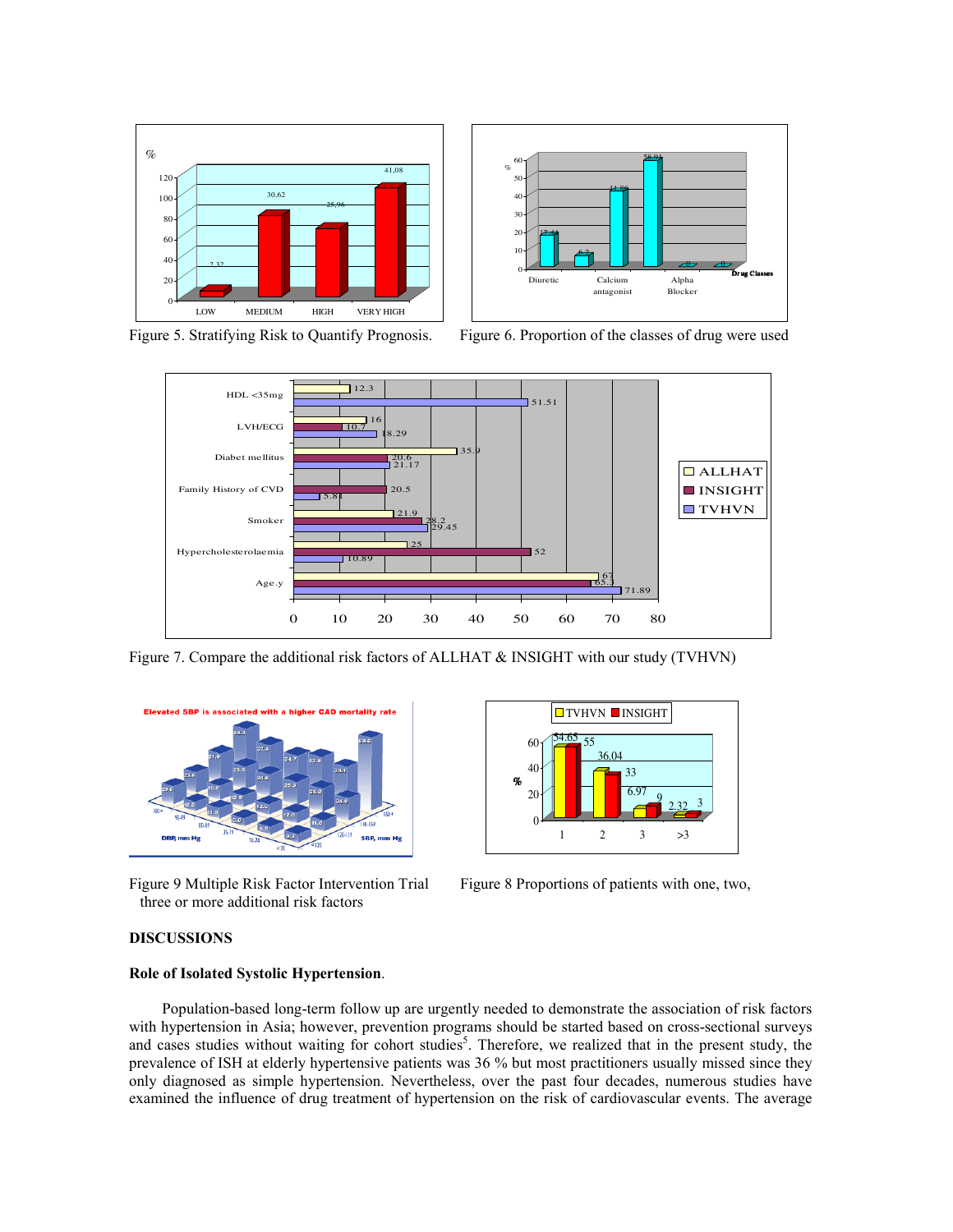reduction in DBP of 5-6 mmHg in these trials conferred a reduction of about 38% in stroke incidence, a 16% reduction in CHD events, a 21% reduction in all vascular events and a 12% reduction in all-cause mortality<sup>22</sup>. However, nowadays, the role of ISH is especially important. The recent observational epidemiological studies and randomized controlled trials have demonstrated that SBP is an independent and strong predictor of risk of cardiovascular and renal disease<sup>24</sup>. The Multiple Risk Factor Intervention Trial (MRFIT) was a randomized, multicenter, primary prevention trial to assess the combined influence of BP, serum cholesterol level, and cigarette smoking on death from CAD. Data on risk factors were available for 316,099 white men aged 35 to 57 with no prior history of MI or diabetes after an average follow-up of 12 years has shown that SBP is a better indicator of increased risk of coronary artery disease than  $DBP<sup>23</sup>$ . A review 10 randomized trials with a total of 18.542 participants, antihypertensive treatment was associated 21% reduction in total (fatal and non-fatal) CHD events and 37% reduction in fatal stroke. An average reduction of 14-15 mmHg in SBP over 4 years confers 21% reduction in CHD, 37% reduction in stroke, 25% reduction in total cardiovascular mortality and 13% reduction in all-cause mortality<sup>24-26</sup>. J A Staessen et al reviewed the results of the three outcome trials in older patients with ISH (SHEP, SYST-EUR, SYST-CHINA) were pooled. Overall, active treatment reduced all-cause mortality by 17% and cardiovascular mortality by 25% compared with placebo<sup>25</sup>. In the Framingham study, SBP was used in the scoring system in order to assess the absolute risk 10 years for hard coronary artery disease<sup>13 14</sup>. From the INDANA project steering committee, Stuart et al presented the calculation of risk of CVD with five years have also used SBP to calculate score in the 11 risk factors to quantify an adult's risk of death from CVD including stroke and CHD<sup>28</sup>. Therefore, we need to have an early attention and intervention about the ISH in the elderly for active treatment in daily clinical practice.

#### **Coexisting Risk Factors with Hypertension**

The mean summation of major risk factors was different significantly between Vietnamese males and females with  $P \le 0.001$  (Table 3). The proportions of patients with one, two, three and more additional risk factors were similar with INSIGHT (Figure 8). Does this issue explain the development of the 'second wave' epidemic of CVD that is flowing thought developing countries? Compared with the baselines of the addional risk factors of INSIGHT and ALLHAT, there was not much different<sup>4, 29</sup>(Figure 7). In generally, our summation of risk factors was similar with the ones in the developed countries. The proportion of the family history of CVD was lower than in the INSIGHT (5.2 vs. 20) and the proportion of hypercholesterolemia was also lower than in both INSIGHT and ALLHAT. Possibly, these differences may explain why the incidence of stroke is higher than heart disease in Vietnam as well as in the South East  $ASIA<sup>12</sup>$ . This problem requires to study further future scrutiny. However, if the total cholesterol level were over 2  $g/l$ , the proportion of hypercholesterolemia would be 49 %. The proportion of HDL-C < 35 mg/dl was 51%. According to the ATP III, HDL-C  $\leq$  40 mg/dl is as the major and independent risk factor. In the Heart Protection Study, treatment with statins even in the subjects with LDL-C level  $\leq 100$ mg/dl have also decreased significant their cardiovascular mortality<sup>30, 39</sup>. Therefore, we must pay on more attention on these major risk factors in the hypertensive patients. For type II diabetes is now considered a cardiovascular disease more than a metabolic disease<sup>31</sup>, the proportion of diabetes coexisting with hypertension was similar with the proportion in developed countries (Figure 7). Nowadays, ATP III raised persons with diabetes but without CHD to the risk level of CHD risk equivalent<sup>13</sup>. Both JNC VI and 1999 WHO/ISH placed the hypertensive patients who have diabetes into the very high-risk group with the goal of treatment of less than 130/85 mmHg<sup>1, 16</sup>. In Europe and Canada, the current recommendations for the diabetic patients without nephropathy are that BP be reduced to  $\leq$  130/80 mmHg and that DBP of <80 mmHg is deemed safe<sup>17, 9</sup>. While obesity and physical inactivity are defined as major risk factors by AHA, we noted the proportion of these risk factors were very low in our patients in comparison with the Western countries<sup>32</sup>. The other risk factors of uncertain significance such as homocyserine, lipoprotein a, fibrinogen, C-reactive protein and plasmin renin were not observed in this study.

### Application of Guidelines 1999 WHO/ISH on Clinical Practice.

We noted the ratio of hypertension at the grade 3 was the lowest but as evaluated for stratifying risk, the ratio of the very-high-risk group was the highest. These are the preeminent points of these guidelines; differences in risk of CVD are determined not only by the level of BP, but also by the presence or levels of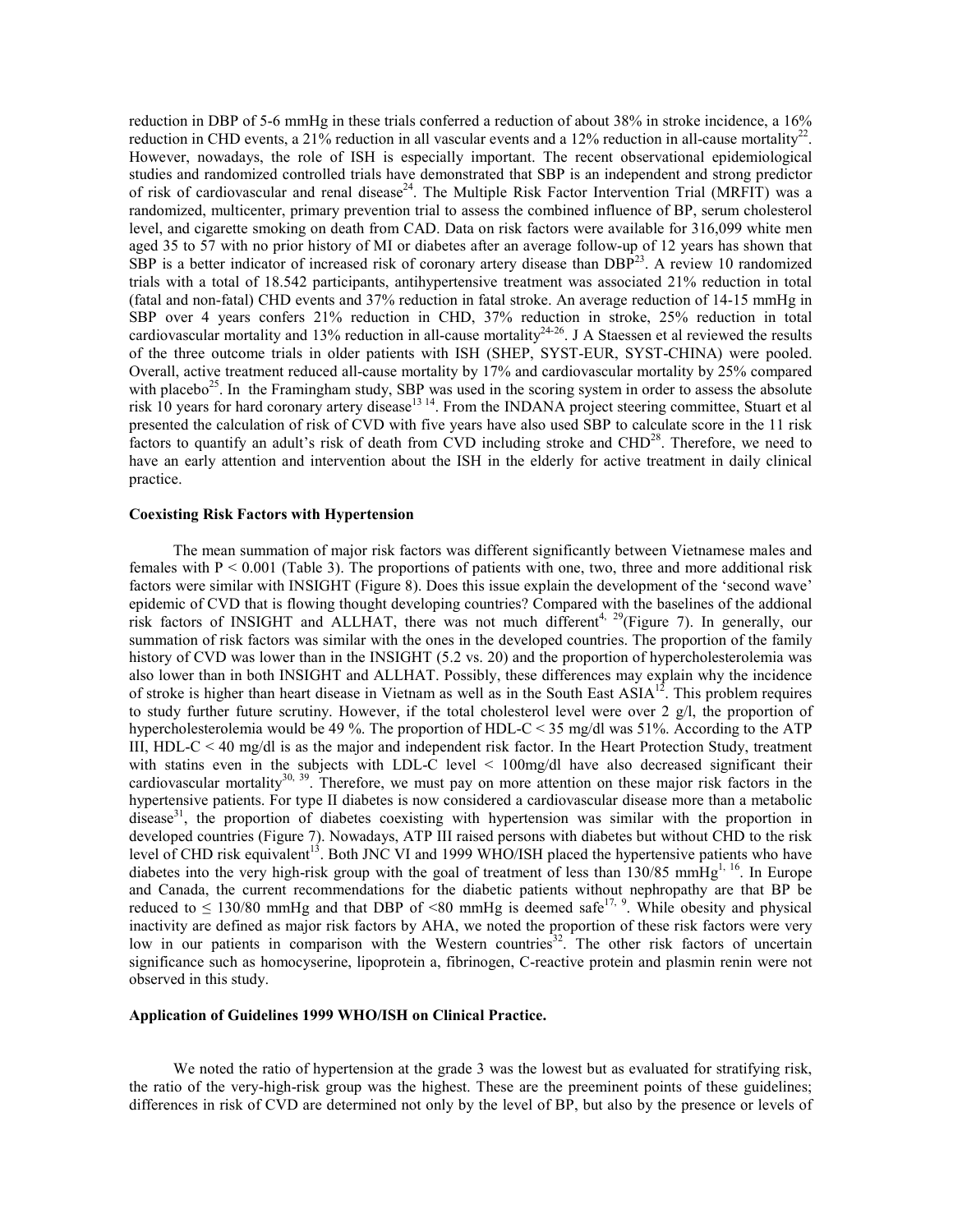other risk factors. The stratification of patients by absolute level of cardiovascular risk is very important to quantify prognosis and appropriate therapy; however, most clinicians have not evaluated adequately this problem.

Until now, we have had too many guidelines for assessment of cardiovascular risk factors<sup>13-21</sup>. In every guideline, there are major and independent risk factors identified, but they vary so much from one guideline to another <sup>1, 13-20, 33</sup>. There are also too many methods to calculate a patient's absolute cardiovascular risk (Framingham risk equations, CVD life expectancy model, Dundee coronary risk disk, PROCAM risk function, British regional heart study risk function etc...)<sup>33</sup>. Therefore, it is necessary for the World Heart Organization/World Heart Federation to have a common, universal guideline to assess the cardiovascular risk factors in order to have better application of the guidelines into the real world. It is difficult for the local physicians to confront the plethora of tremendous amounts of available information, which confuse the medical practitioners at the front line. Guideline should be simple, clear, evidence-based, effective, and easily applicable into routine daily practice. We need measures to improve adherence, which focus on the physician and medical office, the heath deliver system and the patient.

While the JNC VI and even JNCVII, which will be released in the next few months, continue to recommend a diuretic or beta-blocker as first-line therapy unless there are compelling or specific indications for another drug<sup>38</sup>, the proportion of prescribing these classes of drug in Vietnam has been very limited. Is the pharmaceutical industry responsible for this problem? Thus, we need to pay more attention on different aspect of prescribing medications for hypertension such as effectiveness, lower side effect profile, simple regimen, affordability to the patients.

### **CONCLUSION**

Cardiovascular risk assessment is an important addition to the doctor's diagnostic and prognostic black bag. However, this study showed that there was little evidence that the clinical practice has improved. Guidelines are widely acknowledged but largely ignored. Therefore, we need to have a univesary guideline and the new strategies of better applying theses guidelines for management of hypertension as well as of other risk factors in clinical practice with optimal treatment to improve the quality of life of patient: live longer, live healthier, live happier.

## **Acknowledgments**

The author wishes to acknowledge Pr Thach Nguyen from St Mary University Merryville in Indiana, Pr Sunil Das from Michigan University, and Pr Norman M Kaplan from Texas USA for their insightful, invaluable comments and encourages. He also thanks to the students Thach Cong Luan, Do Huu Nguyen for their contributions to this study.

### **References:**

- 1. Guideline Subcommittee. 1999 World Heath Organization-International Society of Hypertension Guidelines for the Management of Hypertension. J Hypertension 1999; 17:151-83
- 2. Bernard Waeber. Achieving Blood pressure Targets in the Management of Hypertension Blood pressure 2001, 10 (Supple 2): 6-12.
- 3. David J Hyman, Valory N. Pavalik. Characteristics of patients with uncontrolled hypertension in the United States. N Engle J Med 2001; 345; 479-86
- 4. Mi Brown, CR Palmer, A Castaigne, P de Leeuw, T Rosenthal, LM Ruilope, G Mancia, International Nifedipine once-daily study: Intervention as a Goal Hypertension Treatment. Circulation 6/2001
- 5. R B Singh. Hypertension and stroke in Asia. Internal Medicine Journal of Thailand Vol. 17 N 3 July-Sep 2001-7
- 6. Lip Ping Low. Hypertension in the Asia –Pacific region: What we know, need to know and need to do. Internal Medicine Journal of Thailand. Vol. 17 N 3 July-Sep 2001-4
- 7. Trần Đỗ Trinh & cs. Điều tra dịch tể học tăng huyết áp ở Việt Nam. Tim mạch học 18 1999. 28-31
- 8. Trần Văn Huy và cs. Điều tra dịch tể tăng huyết áp trên toàn tỉnh Khánh Hòa. Nội khoa 2 1990, 3-8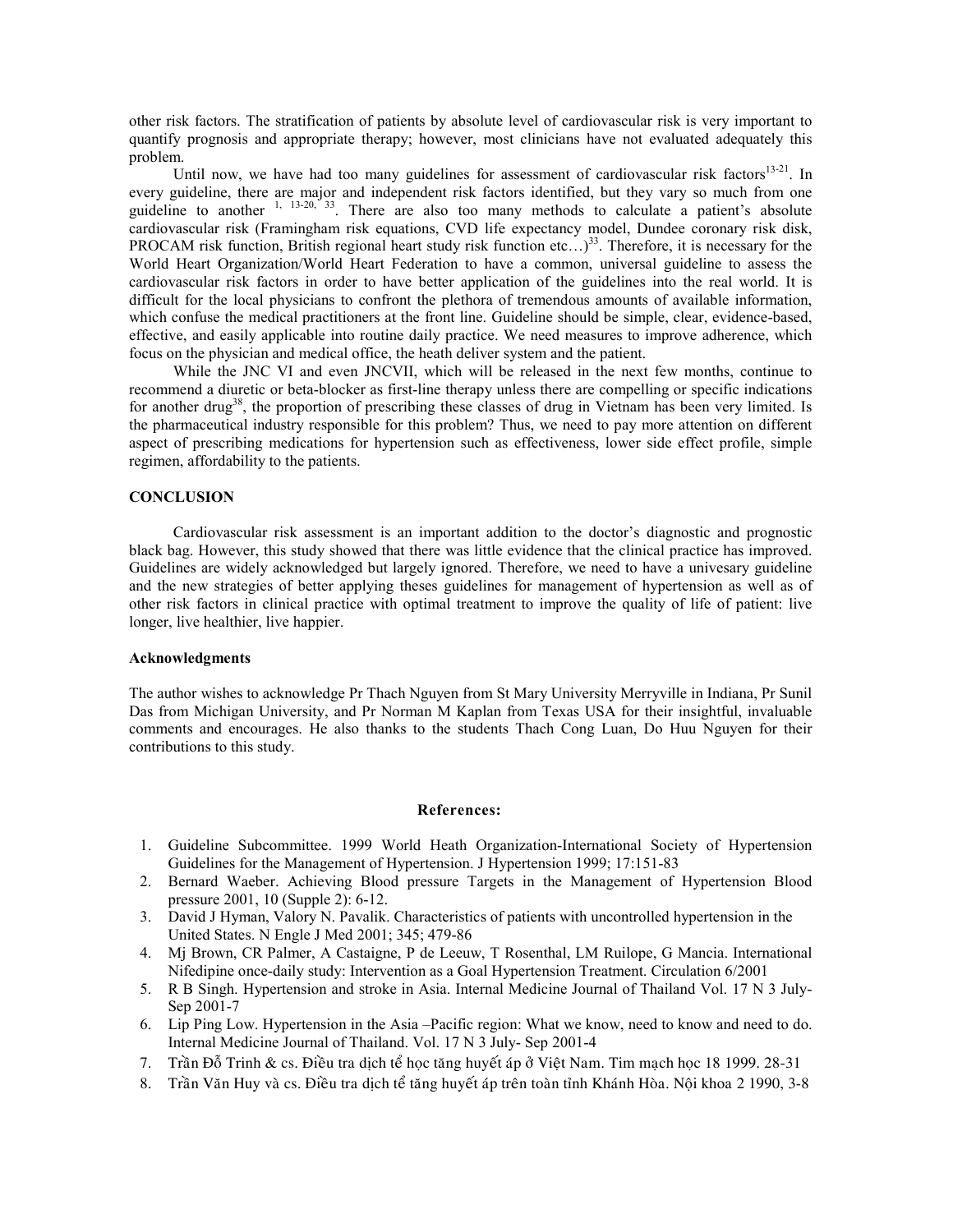- 9. Đỗ Quốc Hùng Pham Gia Khải và cs. Đặc điểm dịch tể học bệnh tăng huyết áp tại Hà nội, Tạp chí tim mach hoc số 21/2000, 258-282
- 10. Pham Gia Khai. Dieu tra dich te tang huyet ap tai Ha noi. Bao cao tai Viet nam congress of cardiology 4/2002
- 11. Peera Buranakitjaroen. Epidemiology of hypertension in Thailand. Internal Medicine Journal of Thailand Vol. 17 N 3 July- Sep 2001-5
- 12. Bang Hun Lee. Current status of hypertension in South Korea Internal Medicine Journal of Thailand Vol. 17 N 3 July-Sep 2001-7
- 13. Executive summary of the Third Report of the National Cholesterol Education Program (NCEP) Expect Panel on Detection, Evaluation and Treatment of High Blood Cholesterol in Adults (Adult Treatment Panel III) JAMA 2001 285 2486-97
- 14. Tran van Huy. The advances in cholesterol management from ATP III 5/2001. TMH. VN 7/2001.24- $34$
- 15. American Diabetes Association. Clinical Practice Recommendations 2001. Diabetes Care 2001. 24 suppl. 17:s33-43
- 16. The Sixth Report of the National Committee on Prevention, Detection, Evaluation, and Treatment of High Blood Pressure NIH Publication No 98-4080 November 1997
- 17. Ramsay LE et al. British Hypertension Society Guidelines for hypertension management 1999; summary, BMJ 1999;319;630-5
- 18. Wood D et al. Prevention of coronary heart disease in clinical practice. Summary of recommendations of the second joint Task Force of European and other societies on coronary Prevention. J Hypertens. 1998: 16:1407-14
- 19. 2000 Canada recommendation for the management of Hypertension. Jan 18, 2000
- 20. Scott M. Grundy et al. Assessment of cardiovascular risk by use of Multiple-Risk-factors assessment Equations. J Am cardio 1999; 34; 1348-59
- 21. Sidney C et al. AHA/ACC Guidelines for Preventing Heart attack and Death in Patients with Atherosclerotic Cardiovascular Disease: 2001 update. Circulation 2001; 104;1577-1579
- 22. Elliott H L., Connell JMC. The year in hypertension 2000. Recent trial results. Cl. Pub, ser, Oxford 2000, 1-23
- 23. Rutan GH et al. The Multiple Risk Factor Intervention Trial (MRFIT) Circulation 1998. 77:504-514
- 24. J He, P K Whelton. Elevated systolic blood pressure as a risk factor for cardiovascular and renal disease. J Hypertens. 1999; 17 (Suppl. 2); S7-S13
- 25. J A Staessen, JG Wang, L Thijs, R Fagard. Overview of the outcome trials in older patients with isolated systolic hypertension. J Hum hypertens. 1999; 13:859-63
- 26. Norman M. Kaplan. Systemic hypertension. Heart disease. Sixth edition 2001. 807-862
- 27. Sunil Das. Lessons Learned from Recent Clinical Trials. Report in the second Congress of Asian Pacific Society of Hypertension 19-22 August 2001. Pattaya Thailand.
- 28. Stuart J Pocok et al. A score for predicting risk of death from cardiovascular disease in adults with raised blood pressure. Based on individual patient data from randomized control trials BMJ Vol. 323 July 2001;75-81
- 29. Barry Davis, Major Cardiovascular Events in Hypertensive Patients randomized to Doxazosin Vs Chlorthalidone. The antihypertensive and lipid lowering treatment to prevent heart attack trial (ALLHAT) JAMA April 19 2000 Vol. 283 No 15 1967-1975
- 30. Collins R et al. The Heart Protective study. Presented at the American Heart Association Scientific Sessions. November 13, 2001
- 31. Michael Weber, Giancarlo Viberti. Hypertension and microalbuminuria in type 2 diabetes: a review of recent published studies. 2001.
- 32. V. H. Tran, M. Baudet, J. L. Roynard, B. Lahitton, P. Hericotte. Etude De Quelques Indices D'echocardiographie Chez Les Sujets Ages Hosptalises Au Centre Hospitalier De Dax En France
- 33. Raj Padwal et al. Cardiovascular risk factors and their effects on the decision to treat hypertension: evidence based review. BMJ Vol. 322 22 April 2001;977-9
- 34. John Chalmers Giueppe Mancia. Blood pressure burden: vascular changes and cerebrovascular complications. Vol. 18 Supple 1 May 2000.
- 35. Kannayiram Algiakrishnan et al. Blood pressure dysregulation syndrome. The case for control throughout the circadian cycle Geriatric. March 2001 Vol. 56 N.3 50-61.